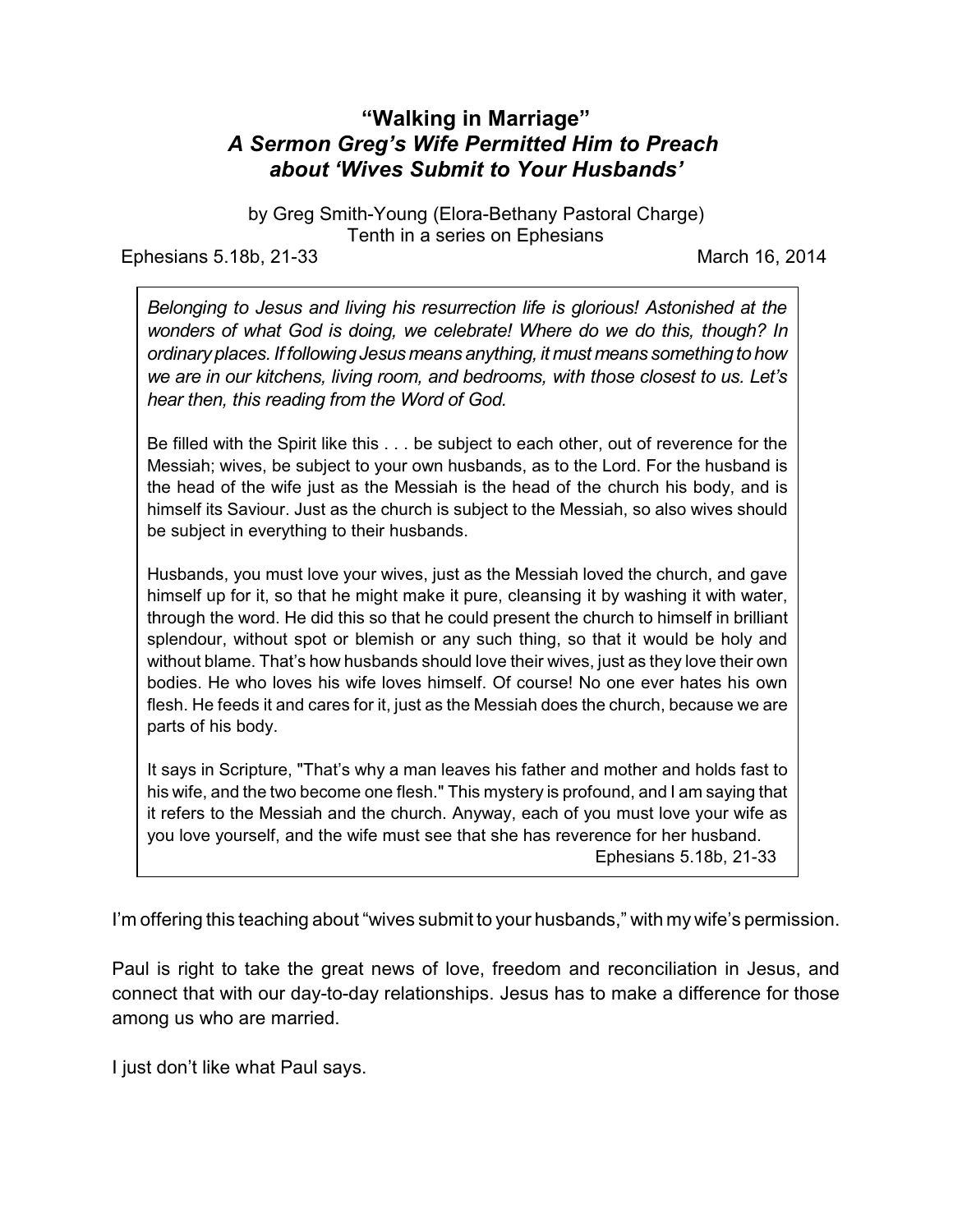Husbands ruling wives! That's a long, ugly story. It's a story about wives being diminished, kept from the fullness of who God makes them to be. The story diminishes husbands too. We are not meant to be patriarchs.

It's tempting to dismiss Paul here. It sounds like he is telling that same bad story. But let's dig around, and see what might turn up. It is not as if we have marriage all figured out either! Could we learn something here?

II

For starters, let's realize Paul was not writing in the first century with us in mind. He was thinking of people like Zosas and Nostimos. They were husband and wife, and farmers. We know of them from their grave marker.<sup>1</sup> They lived in Meletis, about three days' walk from Ephesus. Paul visited there. $2$ 

Imagine their household like a pyramid. Zosas the husband is at the top. He owns the property.<sup>3</sup> He has authority over everyone else: his wife, their children, free persons who work for him, and his slaves. $4$ 

Nostimos, his wife, is important and valued. But she is always subject to Zosas.<sup>5</sup> Everyone is subject to him. He is the family-father. $6$ 

That's how it worked in Paul's day. Everyone "knew" women are inferior creatures. They are often impure.<sup>7</sup> Uncontrolled, they are dangerous, ruled by their emotions. Everything works best when everyone is in their place. About that, Mr. and Mrs. Zosas would have agreed.

<sup>1</sup> [www.flickr.com/photos/7945858@N08/8237294603/in/photolist-dxUhGK-dxZLX3-dxUioP-dxUhtZ-dxZLwY-dxZLjS](<current%20dhttp://www.flickr.com/photos/7945858@N08/8237294603/in/photolist-dxUhGK-dxZLX3-dxUioP-dxUhtZ-dxZLwY-dxZLjS). They lived in the century following Paul, so they never met.

<sup>&</sup>lt;sup>2</sup> According to Google Maps, Melitus is 80 km walking distance from Ephesus, which would take about 16 hours. For Paul's time in Melitus, see Acts 20.15-38. Note that there he meets with elders from the Christian congregation(s) in Ephesus!

<sup>3</sup> To say that wives were regarded as the husband's property is an oversimplification. *pace* Michael J. Gorman, Apostle of the Crucified Lord: A Theological Introduction to Paul & His Letters (Grand Rapids, MI: Eerdmans, 2004), 524. She often maintained some control over her property, and continued to be under the protection of her own father. See See Lynn H. Cohick, Women in the World of the Earliest Christians (Baker: Grand Rapids, 2009), chapter 3.

<sup>&</sup>lt;sup>4</sup> Thomas R. Yoder Neufeld,  $\frac{Ephesians}{Ephesians}$  (Waterloo, ON: Herald, 2002), 275.<br><sup>5</sup> Within the household, the family-father's wife had significant responsibilities

<sup>5</sup> Within the household, the family-father's wife had significant responsibilities for hospitality, household management and teaching, all of which were highly esteemed. She also had authority over other women in the household, including female slaves and her daughters-in-law. See Cohick, 69.

<sup>&</sup>lt;sup>6</sup> The Latin term was *pater familias*, the "father of the family." He was the lynchpin of the whole system.<br><sup>7</sup> Tom Wright, Baul for Evenione: The Prison Enistles (Louisville, KY: Westminster, John Knox, 2004), 66f

<sup>7</sup> Tom Wright, Paul for Everyone: The Prison Epistles (Louisville, KY: Westminster John Knox, 2004), 66f.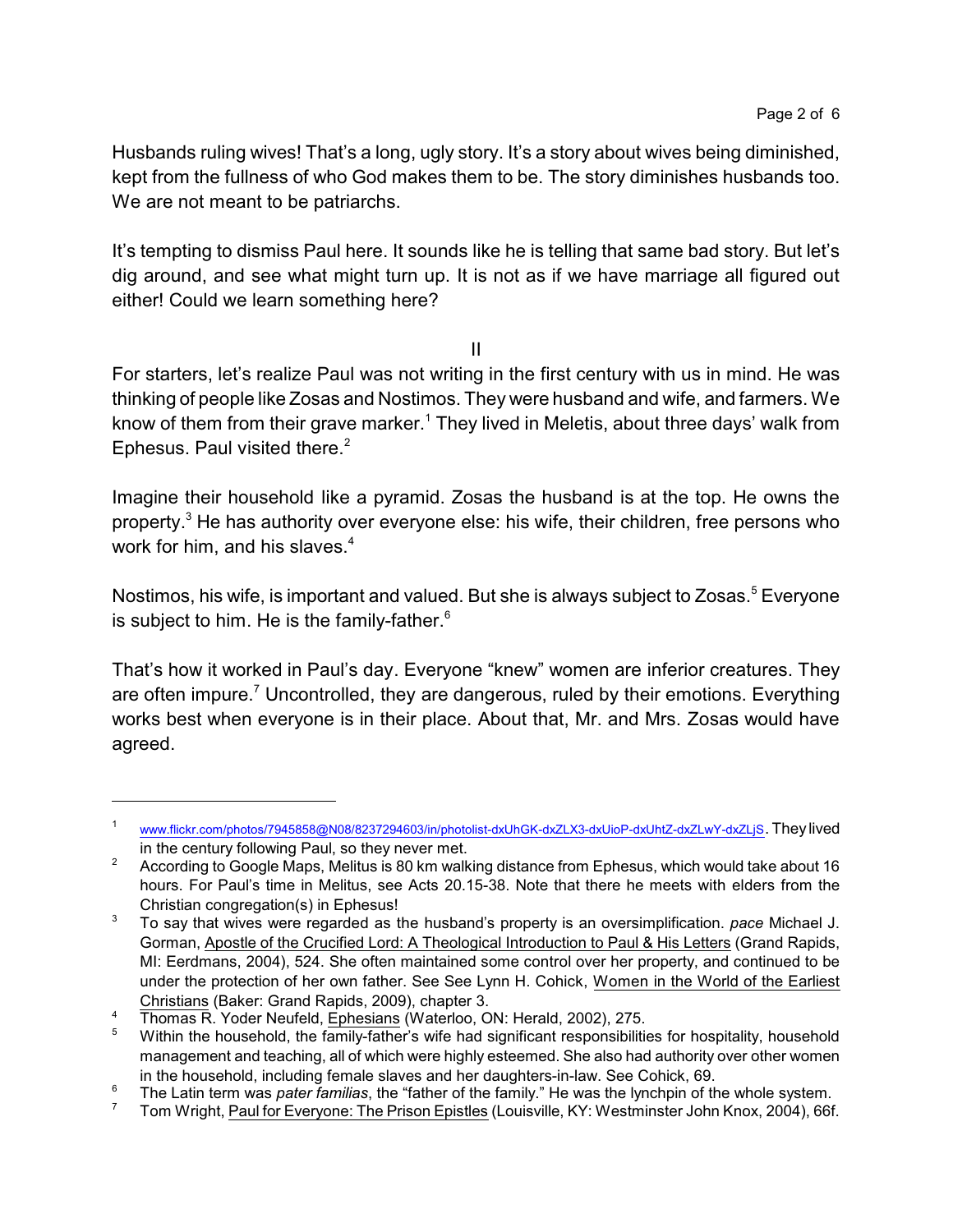I'm sure Zosas loves Nostimos, and she loves him. He might even respect her. Still, he has rights over her, and she has obligations to him. He is in charge. This family-father system is about protecting the honour, power, and control of men like Zosas. $8$ 

When Paul talks about what the new life in Jesus has to do with husbands and wives, this family-father system is all he knows. All anyone knows. So as we hear what Paul writes, imagine how it will make a difference in Nostimos and Zosas' marriage.

III

Paul speaks to Nostimos, the wife, first. That's interesting. 9 He writes, *"wives, be subject to your husband."*

Well, not exactly. He writes, ". . . wives to your husbands." No verb. No "be subject." Because this is the end of a sentence. The verb comes earlier:

*. . . be subject to each other, out of reverence for the Messiah . . .*

Then,

*. . . wives to your own husbands, as to the Lord.* <sup>10</sup>

Many Bible versions cut this sentence in half, often with a new section heading. We end up reading the word to wives on its own. That's not what Paul wrote. The word to wives has to be read with Paul's word to all of us who belong to Jesus: *be subject to one another.*

This is part of an even longer sentence – Paul loves long sentences. It begins:

*Be filled with the Spirit like this . . .* 

He then lists some things we do when the Holy Spirit is moving us. The last is this command to place ourselves under each other.

When the Spirit is moving in us, we serve others. We willingly put ourselves under each other.<sup>11</sup> In that culture, this was radical.<sup>12</sup> In ours too! We look down on servants. We honour leaders, reward dominating power, and give bosses the headlines and the big bonuses.

<sup>&</sup>lt;sup>8</sup> Timothy G. Gombis, The Drama of Ephesians: Participating in the Triumph of God (Downers Grove, IL: InterVarsity, 2010), 176.

<sup>&</sup>lt;sup>9</sup> Yoder Neufeld, 257.

<sup>10</sup> Ibid, 243, 255

 $11$  "Be subject" is a translation of hupotassō, which in the middle form used here literally means "to place oneself under the other." In other words, it is an action of the person who is subjecting themselves, not something enforced upon them. Ibid, 243.

 $12$  Ibid.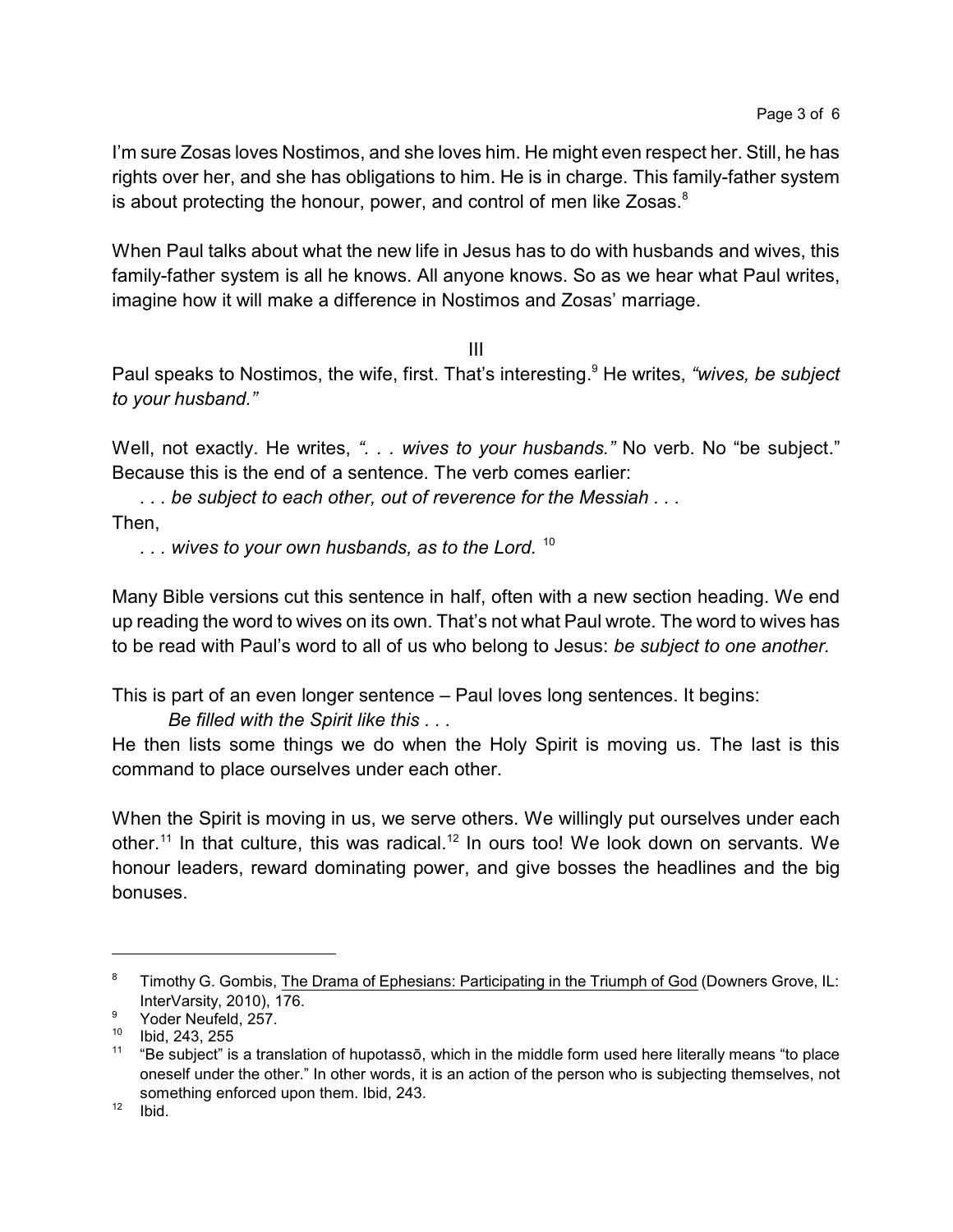To be truly human, though, to be filled by the Spirit, to belong to Jesus, is to serve. *"Wives, be subject to your husbands"* was not remarkable. It's what everyone expected, what Nostimos herself expected. But *"be subject to each other"?* All of us: women and men, married and single, wives and husbands, Nostimos and Zosas. Yes, this is for Zosas the husband, as much as it is for Nostimos.<sup>13</sup> That's shocking!

IV

Let's continue. What do we make of what Paul says next? "*The husband is the head of the wife just as the Messiah is the head of the church. . . ."*

"Head" is a metaphor. We're using the human body to talk about something else. Head can mean the top. Head can mean a source, like the head of a river. Head can mean first, like the head of the class.<sup>14</sup> Head can mean authority, like a head of government.<sup>15</sup>

Paul compares the husband, as head of the wife, with Jesus as head of the church. Earlier, in this letter, he celebrated Jesus as the head over the entire cosmos. That sounds like authority. Jesus is the head of the church. Again, authority. 16

Paul has already imagined how many things will be radically different because of Jesus. However, it doesn't seem he has imagined the hierarchy between husbands and wives changing. Yet he starts in that direction.

If the husband should be like Jesus, then "headness" starts to feel very different.<sup>17</sup> What does Jesus do as head of the church? He gives his life for us.<sup>18</sup> He exercises his lordship for our sake. He liberates and lifts up those who are captive and held down. Tom Yoder

 $13$  To claim that in singling out wives, Paul is saying that he is calling them to serve and not their husbands misses the point of 5:21. Would we say that Paul's command to husbands to love their wives in verse 25 means that wives are exempt from loving their husbands? Probably not.

<sup>14</sup> Yoder Neufeld, 347. Interestingly, "head" (*kephalç*) did not seem to be associated with intelligence. The ancient believed that resided in the heart, and the emotions originated from the belly. No one understood what the brain was for; Aristotle believed it was a sort of refrigerator to cool the body. Carl Zimmer, "Secrets of the Brain," National Geographic volume 255.2 (February 2014), 38.

<sup>15</sup> However, in Greek *archon* is the more natural word for someone in authority, so the use of *kephalç* here does not by itself mean Paul intended to evoke notions of authority. However, his linking of a husband's headship to Jesus's does suggest that meaning is at least some of what Paul has in mind. See Yoder Neufeld, 347.

<sup>&</sup>lt;sup>16</sup> Ephesians 1.21-22 and 4.15; see Yoder Neufeld, 247.

<sup>&</sup>lt;sup>17</sup> "In my view, *head* does contain overtones of superiority and authority. The context in which the writer of Ephesians was writing was indeed one in which patriarchy was taken as a given. It is thus all the more important to ask what kind of a *head* Christ is and what effect such headship might have on entrenched structures of unequal power and authority." Yoder Neufeld, 350.

 $18$  Ephesians 2.11-22.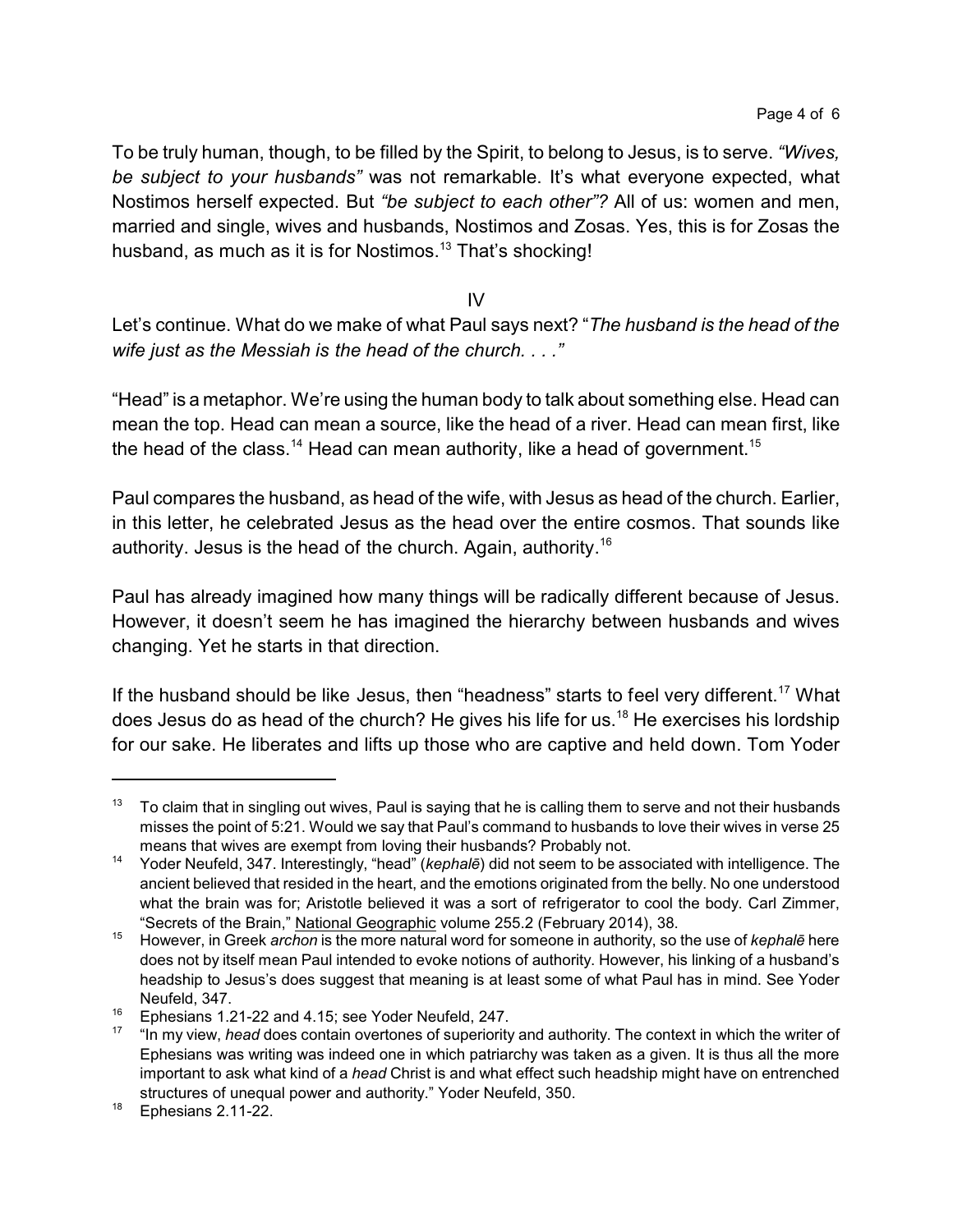Neufeld says it like this:

Jesus's *"headship fundamentally undermines privilege and status. Yes, Christ is the cosmic emperor, the head of the universe. But when we look closely, the emperor's new clothes are those of a slave."<sup>19</sup>*

Jesus the Head humbled himself, became a servant, became nothing, even to death on a cross. $^{20}$ 

Let's agree, for a moment, that Zosas is Nostimos' head. What sort of head should he be? What does Jesus-shaped headship look like? It means blessing her. Liberating and lifting her up. Serving her needs before his. Giving his life for her.

V

Loving her, with love shaped by Jesus.

Paul spends more time telling husbands what their obligations are toward their wives, than he spends on their rights, status or power.<sup>21</sup> He tells husbands to love their wives as their own bodies. He remembers for us Genesis 2, about how marriage makes two into one flesh. The feeling here is not domination or control, but intimacy and unity.

Husbands are to be like our Lord Jesus. Which means not lording over, but loving. Not ruling, but serving. Zosas' role model for being a husband is not a bossy or bullying patriarch. We've had enough of those, in ancient times and today! His role model is  $J$ esus. $^{22}$ 

VI

Let me end where I started. Paul does not say what I wish he had said. He does not go as far as we need to go, for our marriages to be shaped by our new life in Jesus.

But he starts. He sets us in a direction.

What difference would his instructions make in a marriage like Zosas and Nostimos's? He says things to her, which might change how she sees her service of her husband. But the

<sup>&</sup>lt;sup>19</sup> Yoder Neufeld, 350.<br><sup>20</sup> Philippiano 2.5.11

<sup>&</sup>lt;sup>20</sup> Philippians 2.5-11.<br><sup>21</sup> "Where typical Crea

<sup>21</sup> "Where typical Greco-Roman household codes required nothing of the head of household regarding fair treatment of subordinates, . . . Paul encouraged men to be kind to their slaves, to be gentle with their children, and, shockingly, to love their wives as they love themselves." Rachel Held Evans, "Submission in Context: Christ and the Greco-Roman Household Codes." Blog post for June 5, 2012. <http://rachelheldevans.com/blog/mutuality-household-codes.>

 $22$  Wright, 66.